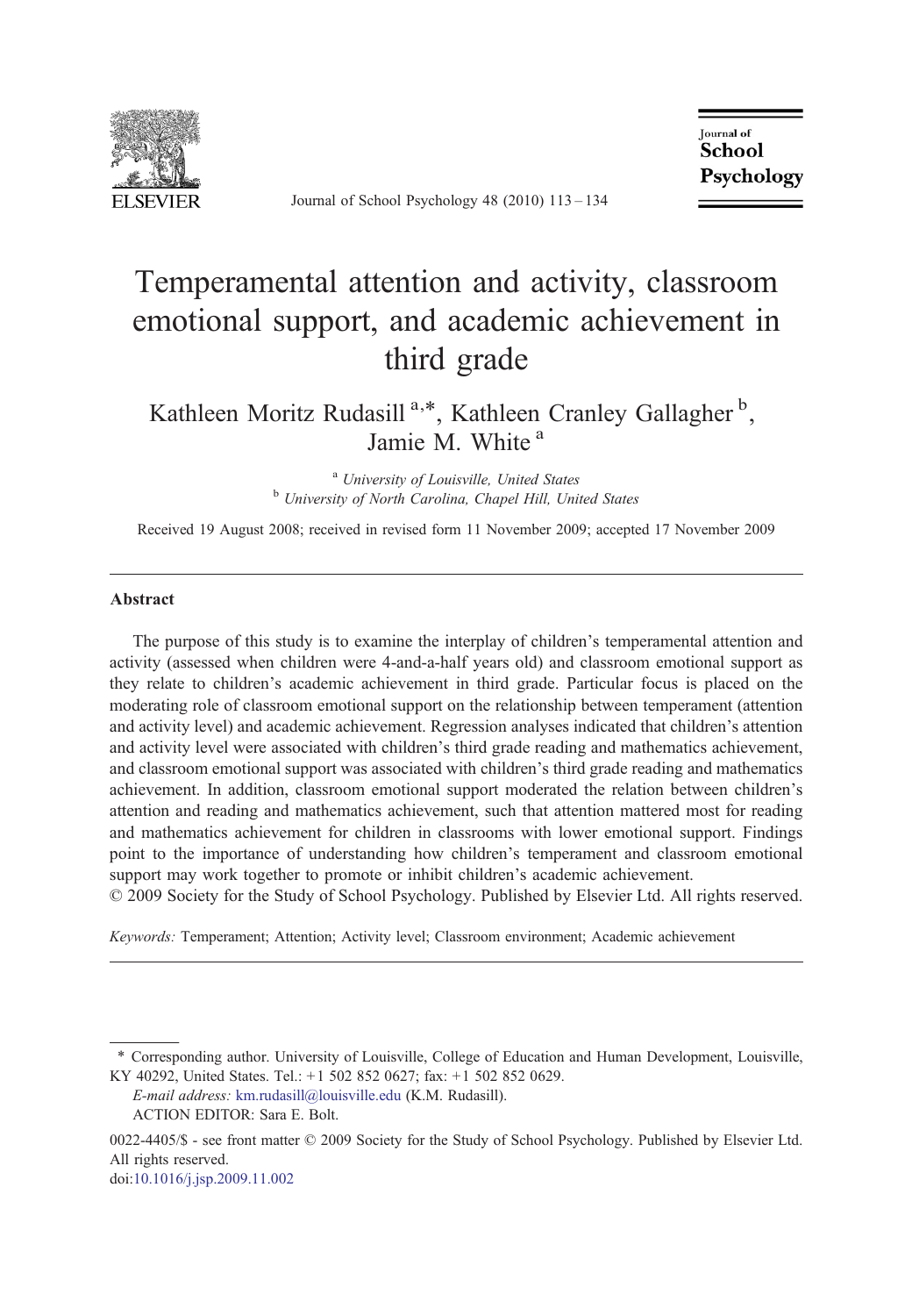## 1. Introduction

Children's early academic achievement has been linked to later success in life in areas such as types of employment, life satisfaction, health, and the academic achievement of offspring [\(Easterlin, 2001; Murrell, Salsman, & Meeks, 2003; Subasi & Hayran, 2005](#page--1-0)). More proximally, children's early academic achievement has important implications for their future academic achievement. According to [Alexander, Entwisle, Blyth, and McAdoo \(1988\)](#page--1-0) "…by the end of the third grade, children are launched into achievement trajectories that they follow for the rest of their school years" (p. 1). Indeed, landmark legislation, [No Child Left Behind](#page--1-0) [\(2002\)](#page--1-0), mandated third grade as the first year of required annual testing of reading and mathematics achievement in all public schools (http[:www.ed.gov/nclb](http://www.ed.gov/nclb)). Thus, the importance of early academic achievement for ongoing academic success is widely accepted.

The need to understand influences on early academic achievement is urgent given the established importance of early achievement and the high stakes context of early education. Historically, several factors have been found to be associated with children's early achievement, including temperament and classroom support processes. However, we know less about the ways in which these child and process characteristics work together to predict children's academic outcomes. Thus, the purpose of this study is to examine the interplay of child temperament (attention and activity) before the onset of formal schooling and classroom emotional support in third grade as they relate to children's third grade academic achievement.

### 1.1. Biological systems theory

The bioecological systems theory ([Bronfenbrenner & Morris, 1998\)](#page--1-0) provides a model for considering the interacting influences of person, process, context, and time (PPCT) on children's development and academic achievement. Person characteristics influence children's development by affecting children's everyday interactions (i.e., proximal processes). For example, child characteristics can manifest as active behavioral dispositions that promote or hinder development as they interact with proximal processes. According to Bronfenbrenner, children's developmental competence emerges in the context of participation in increasingly complex, reciprocal proximal processes over time. In the current study, synergistic factors of child temperament (person) characteristics (i.e., attention and activity level) and proximal processes (i.e., classroom emotional support) are examined in relation to children's school achievement in reading and mathematics in third grade.

#### 1.2. Temperament

Temperament refers to constitutionally based individual differences in reactivity and regulation [\(Rothbart, Derryberry, & Hershey, 2000\)](#page--1-0). According to [Rothbart and Derryberry](#page--1-0) [\(1981\)](#page--1-0), the constitutional nature of temperament means that it is "the relatively enduring biological makeup of the [individual], influenced over time by heredity, maturation, and experience" (p. 40). Indeed, temperament is widely acknowledged to be relatively stable